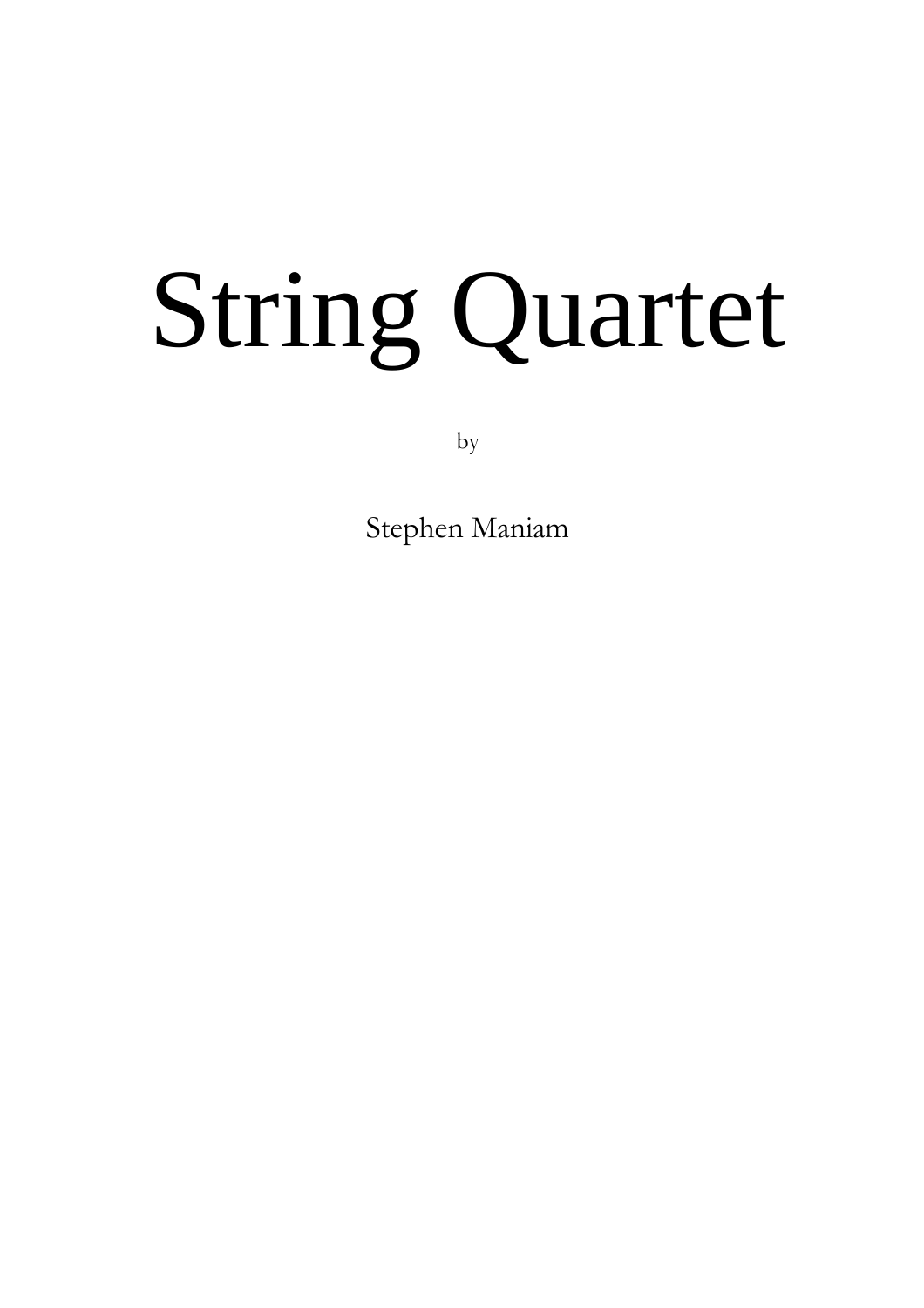## Page and the state of the state of the state of the state of the state of the state of the state of the state of the state of the state of the state of the state of the state of the state of the state of the state of the s

 $\overline{\mathsf{V}}$  attached to or prefacing an accidental means play the note a quarter tone flat.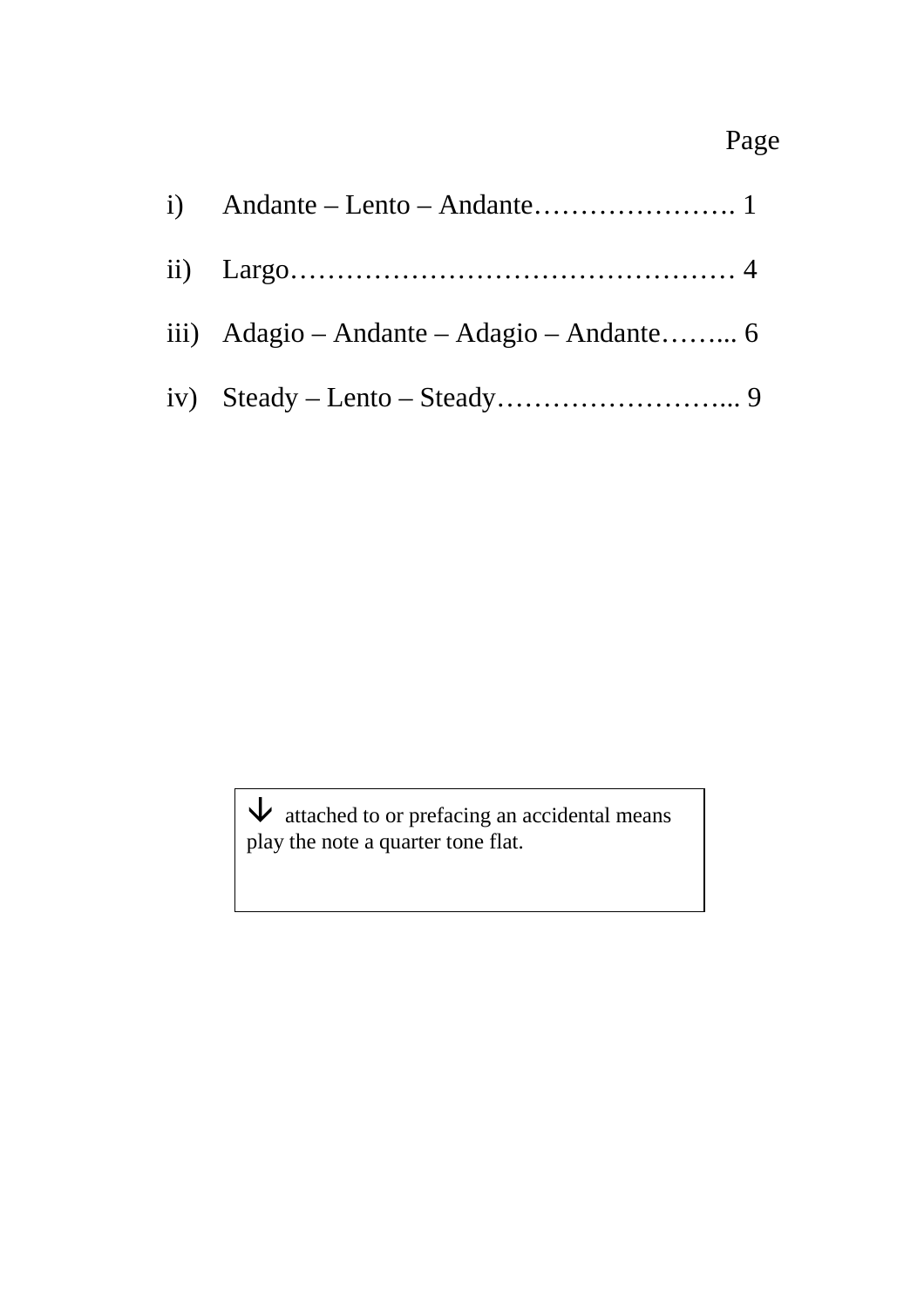## **String Quartet**

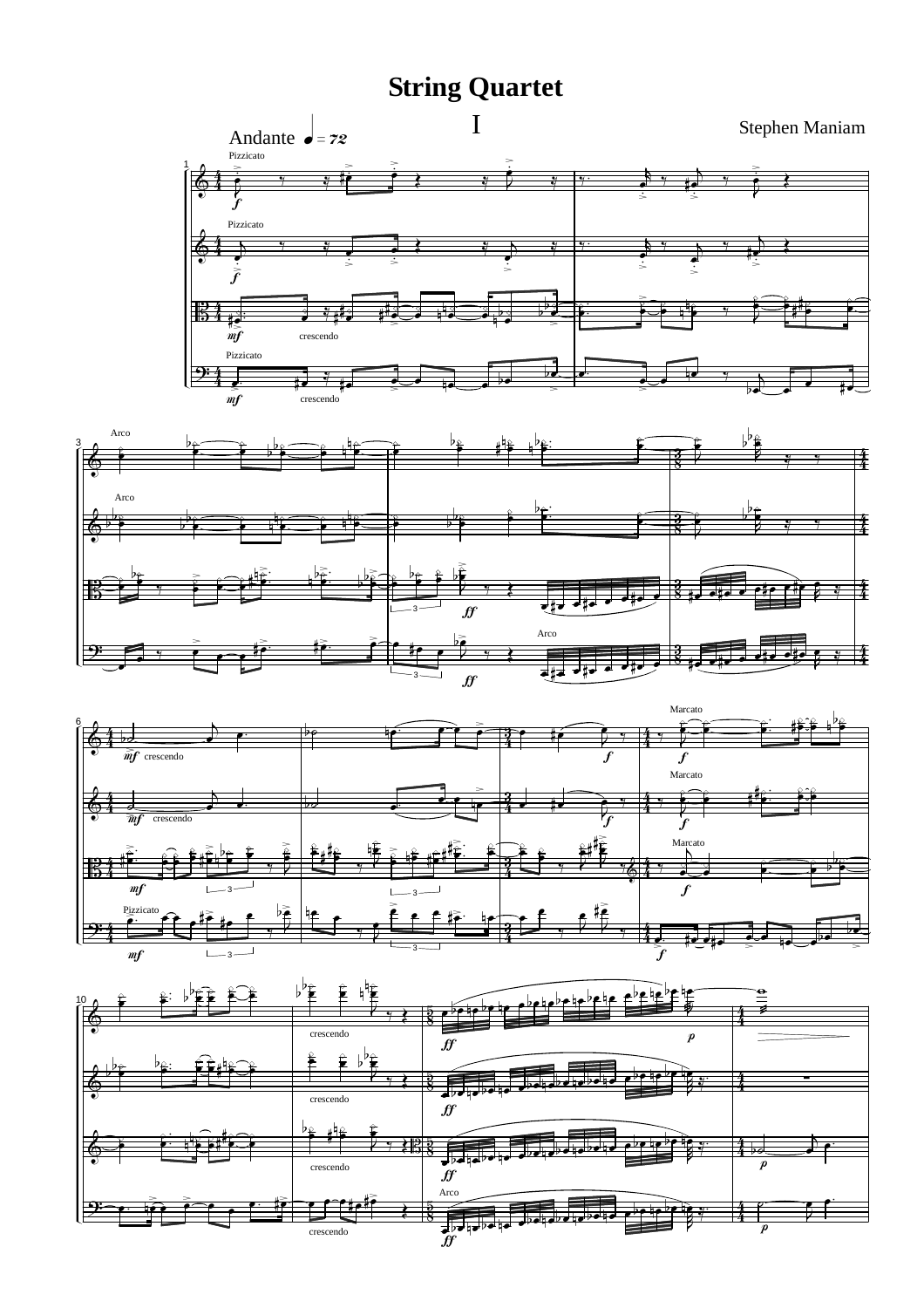







 $\overline{2}$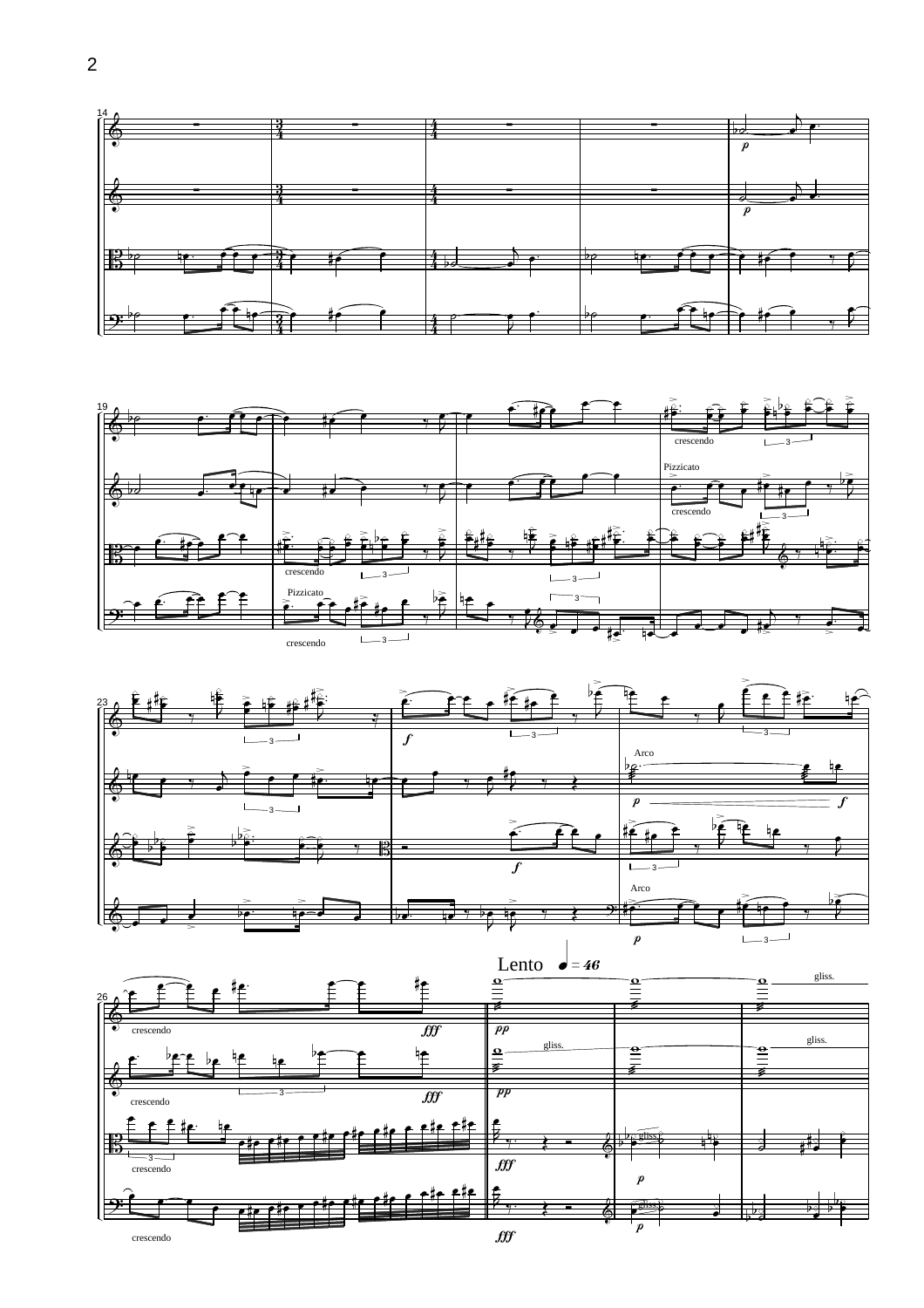





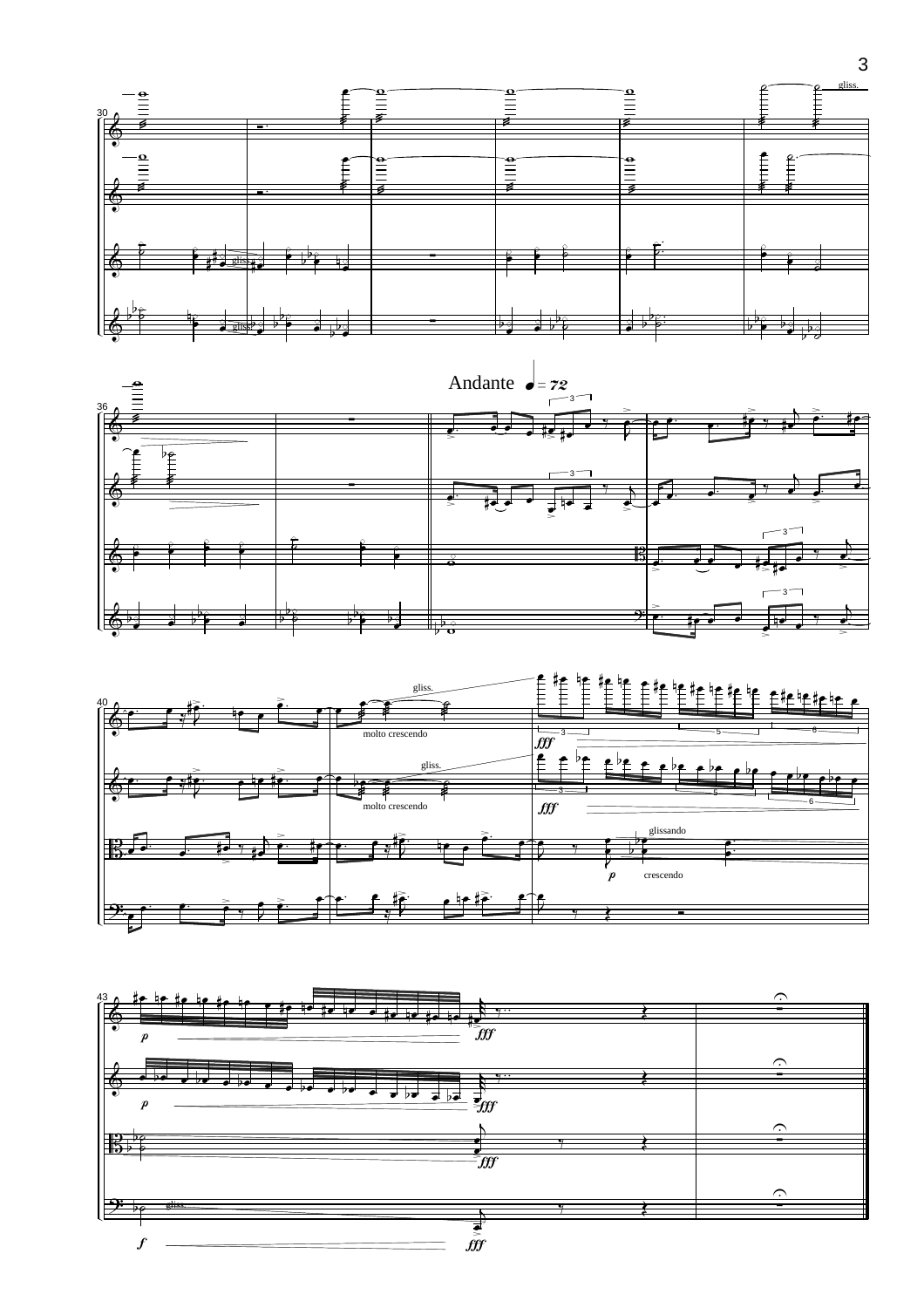

Largo  $\bullet$  = 40

|                | con sord, e non vibrato |                          |             |           | glissando |           |         |  |
|----------------|-------------------------|--------------------------|-------------|-----------|-----------|-----------|---------|--|
| $\circ$        |                         | А<br>e.                  | А<br>Ð      |           |           | ħΩ<br>অ   | 70<br>7 |  |
| $\bullet$      |                         | $_{pp}$                  |             |           |           |           |         |  |
|                | con sord, e non vibrato |                          |             | glissando |           |           |         |  |
| $\circ$        |                         |                          |             |           |           | glissando |         |  |
| $\bullet$      | $\mathbf{\Theta}$       | $\bullet$ .              | $\bullet$ . | ◢         |           | ÷.        | ïө      |  |
|                |                         | $_{pp}$                  |             |           |           |           |         |  |
|                | con sord, e non vibrato |                          |             | glissando |           | glissando |         |  |
| ŦЭ             | ↔                       | $\bullet\hspace{0.75mm}$ | Ð           |           |           | е         | -10     |  |
| $\blacksquare$ |                         |                          |             | ⊷         |           | N         |         |  |
|                |                         | $_{pp}$                  |             |           |           |           |         |  |
|                | con sord, e non vibrato |                          |             |           |           |           |         |  |
| <u>. ុ</u>     |                         |                          |             | . .       |           |           |         |  |
|                |                         |                          |             |           |           |           |         |  |



 $pp$ 

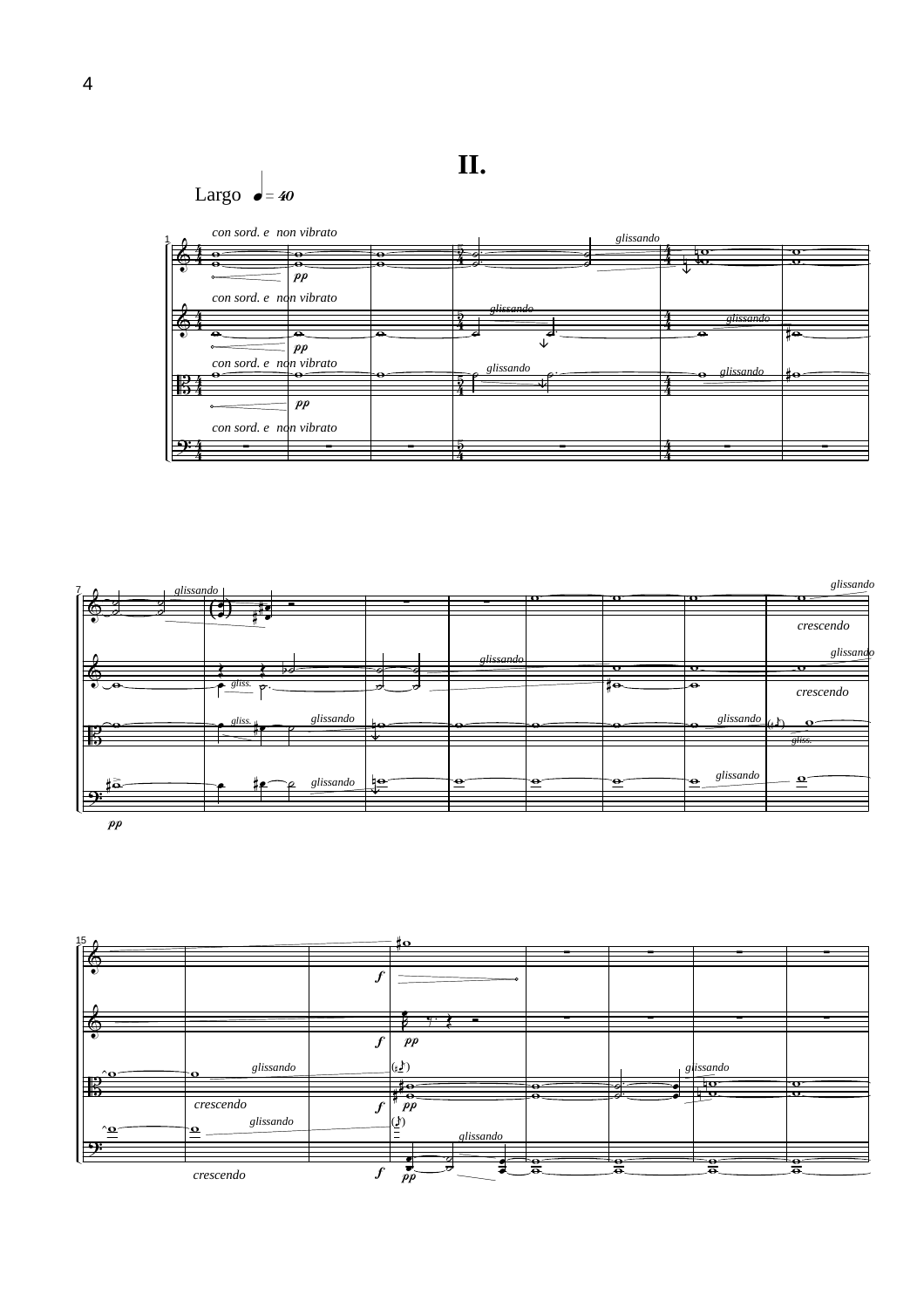





|                            | molto vibrato |                     |   |                    |  |
|----------------------------|---------------|---------------------|---|--------------------|--|
| $\frac{44}{\frac{6}{\pi}}$ | ٠e            | ÷Θ                  | ъ |                    |  |
| ∙<br>crescendo             | molto vibrato | $\int f f$          |   |                    |  |
| '诸                         |               |                     |   | $\curvearrowright$ |  |
|                            | ≏             |                     |   |                    |  |
| crescendo                  | molto vibrato | $f\hspace{-0.1cm}f$ |   |                    |  |
|                            |               | Ð                   |   | $\curvearrowright$ |  |
| 圈                          |               |                     |   |                    |  |
| crescendo                  | molto vibrato | $f\!\!f$            |   |                    |  |
| $\sim$                     | ☜             | ۰e                  |   | $\curvearrowright$ |  |
| $\overline{P}$             |               |                     |   |                    |  |

*crescendo*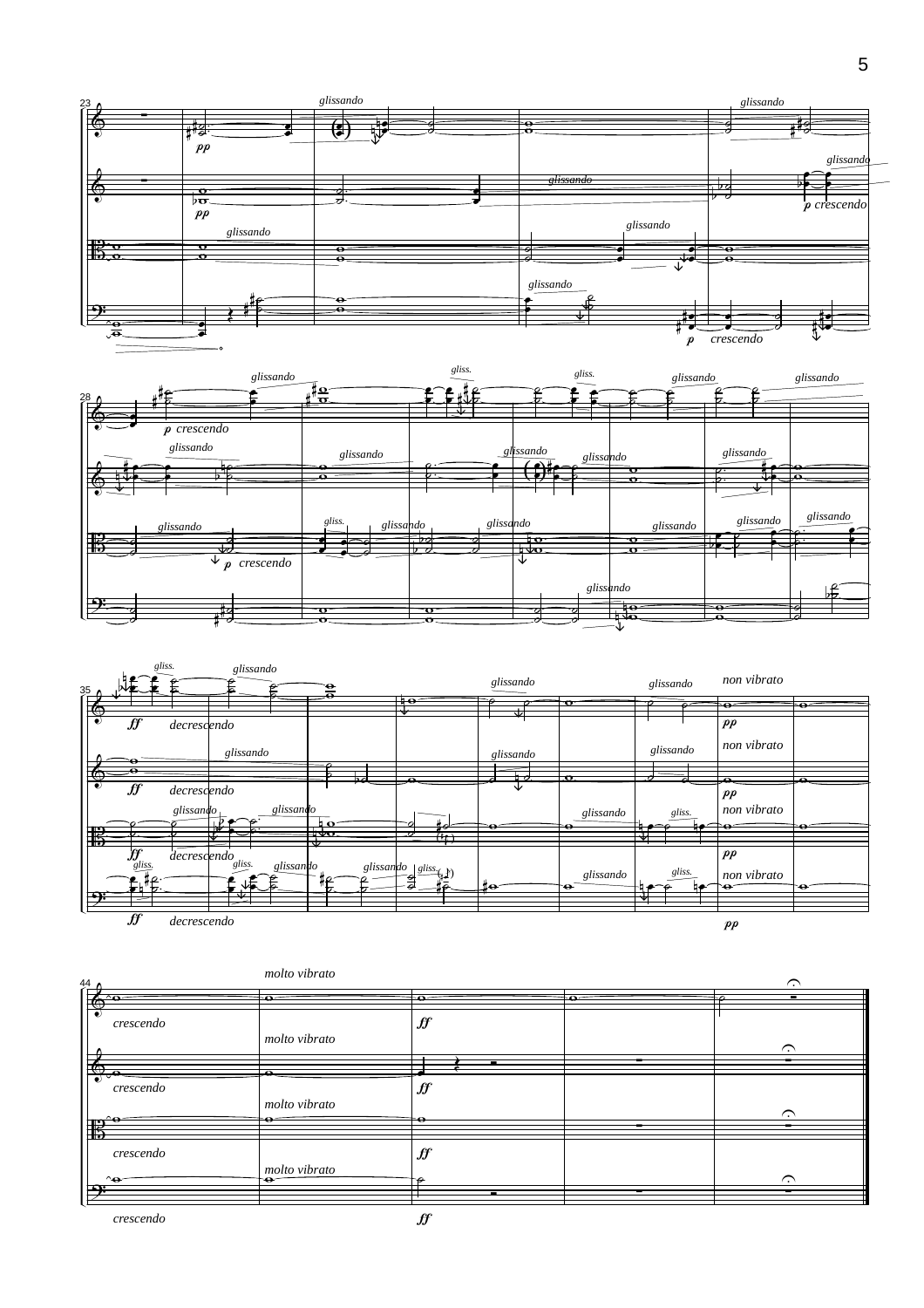



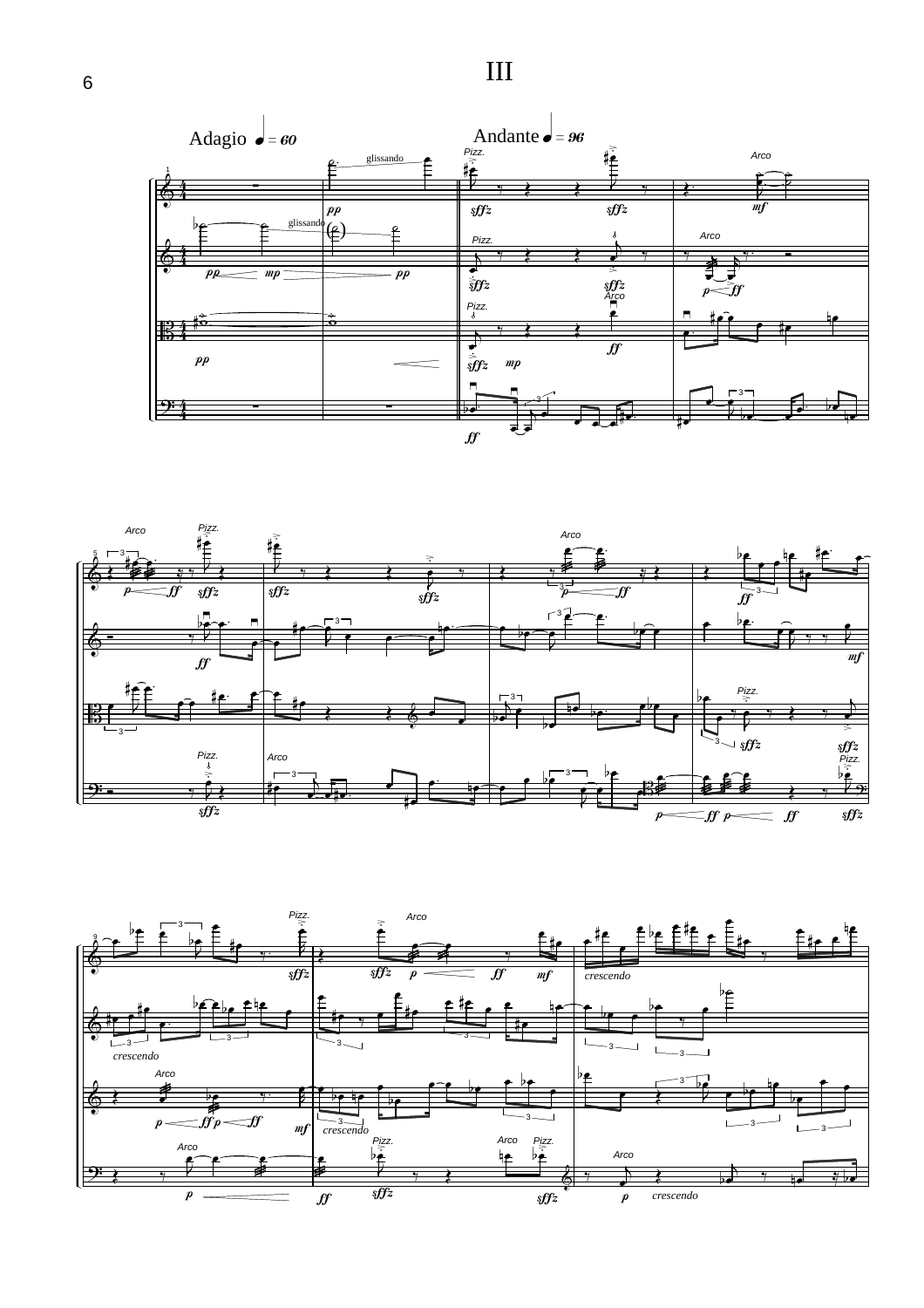



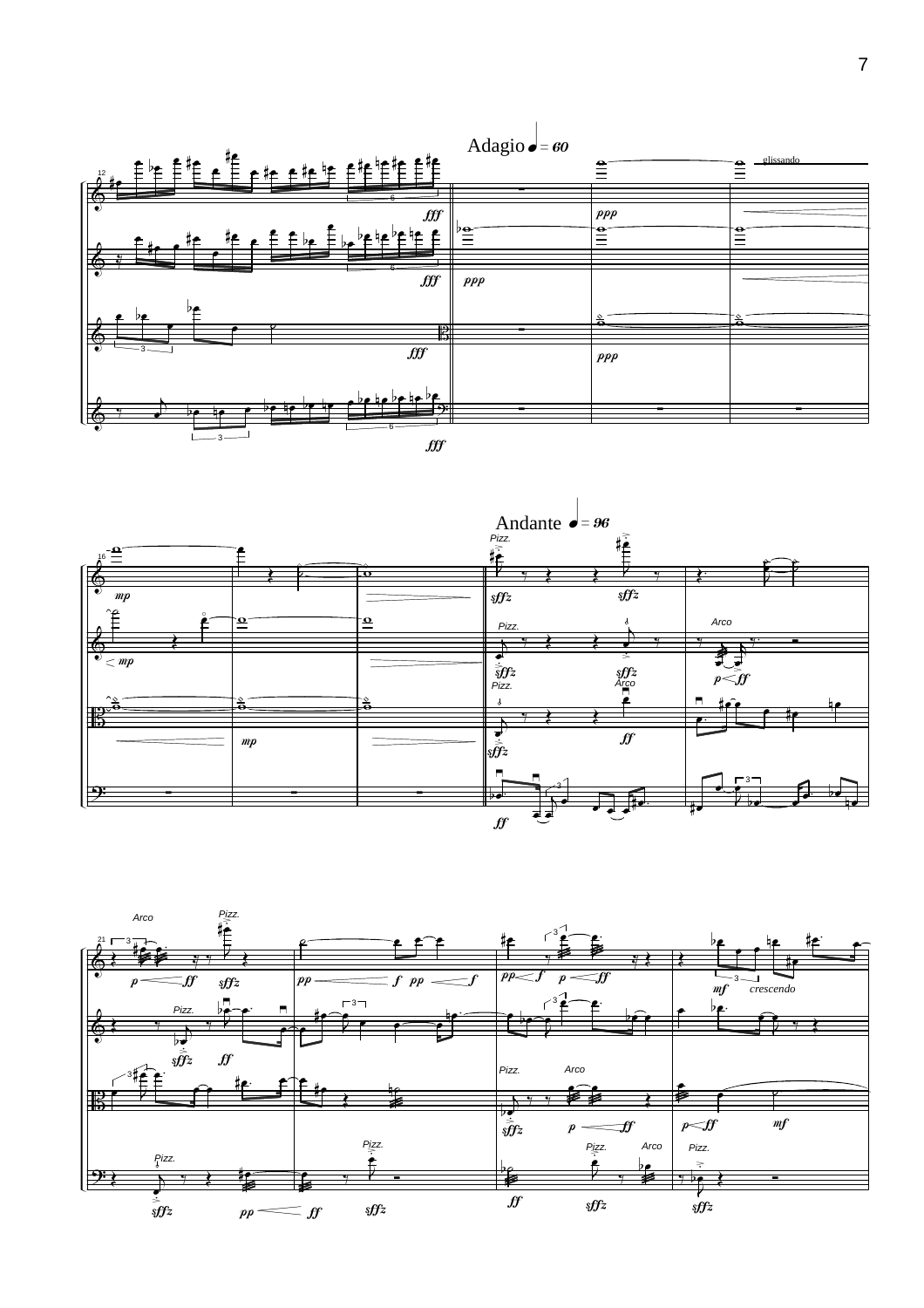



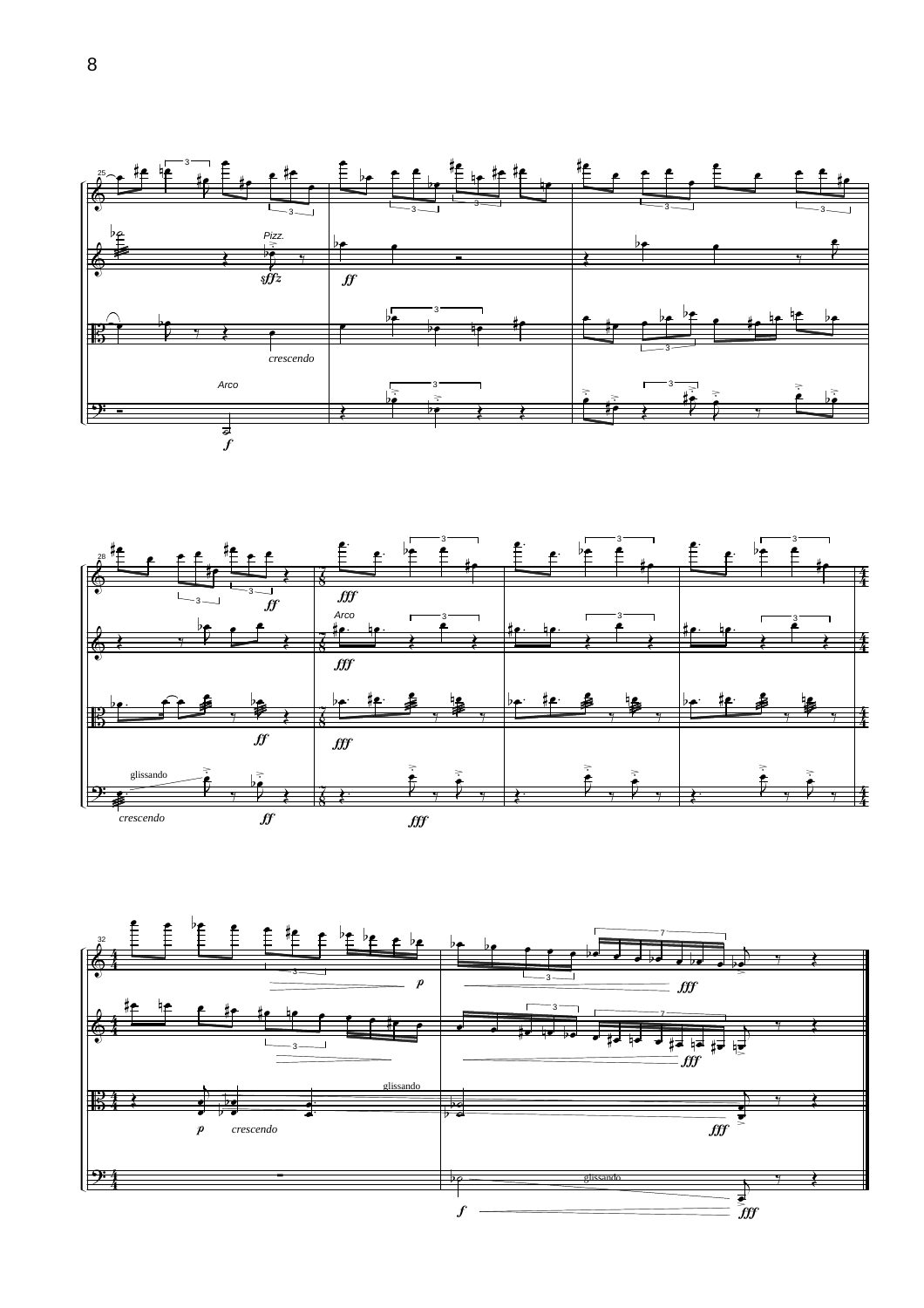$\int_{-\pi}^{\pi}$  Steady (even glissandi; no lengthening or accenting any pitch)





| $\frac{13}{6}$                |                                                    | glissando<br>$\Omega$ –               | ₩Θ                                     | īΩ<br>⊤ान                | ∄⊖−                       |
|-------------------------------|----------------------------------------------------|---------------------------------------|----------------------------------------|--------------------------|---------------------------|
|                               |                                                    | $\overline{\mathbf{o}}$ –             | ∸e−                                    | ᠊᠋ᡏᢆᢆᡴ᠊ᡴ                 | $\mathbf{H}_{\mathbf{G}}$ |
|                               |                                                    | m f                                   |                                        |                          |                           |
|                               |                                                    |                                       |                                        |                          |                           |
|                               |                                                    |                                       |                                        |                          | $\overline{ }$            |
| ⊢<br>þΘ<br>$\circ$            | $\overline{\mathbf{o}}$<br>$\overline{\mathbf{o}}$ | $\bullet$<br>$\bullet$                | πত⊤<br>موس.<br><u>്റ</u>               | ŦΘ<br>$\bullet$          | いけつ<br>glissando          |
| $\bullet$                     |                                                    |                                       |                                        |                          | $\mathbf{\Omega}$         |
|                               |                                                    |                                       |                                        |                          |                           |
|                               |                                                    |                                       |                                        | glissando                |                           |
| 书<br><del>. र</del> ू<br>DQ   | ा∞ ∙<br>┑<br>≖                                     |                                       |                                        |                          |                           |
|                               | 72                                                 |                                       |                                        | ⊖                        |                           |
|                               |                                                    |                                       |                                        |                          |                           |
|                               | glissando                                          |                                       | $\rightarrow \sigma$                   | $\sim$                   | glissando                 |
| $\Rightarrow$<br>$\mathbf{r}$ | $\bullet$                                          | $\bullet$<br>$\overline{\phantom{a}}$ | $\overline{a}$<br>$\rightarrow \infty$ | $\overline{\phantom{0}}$ | $\rightarrow$<br>ө        |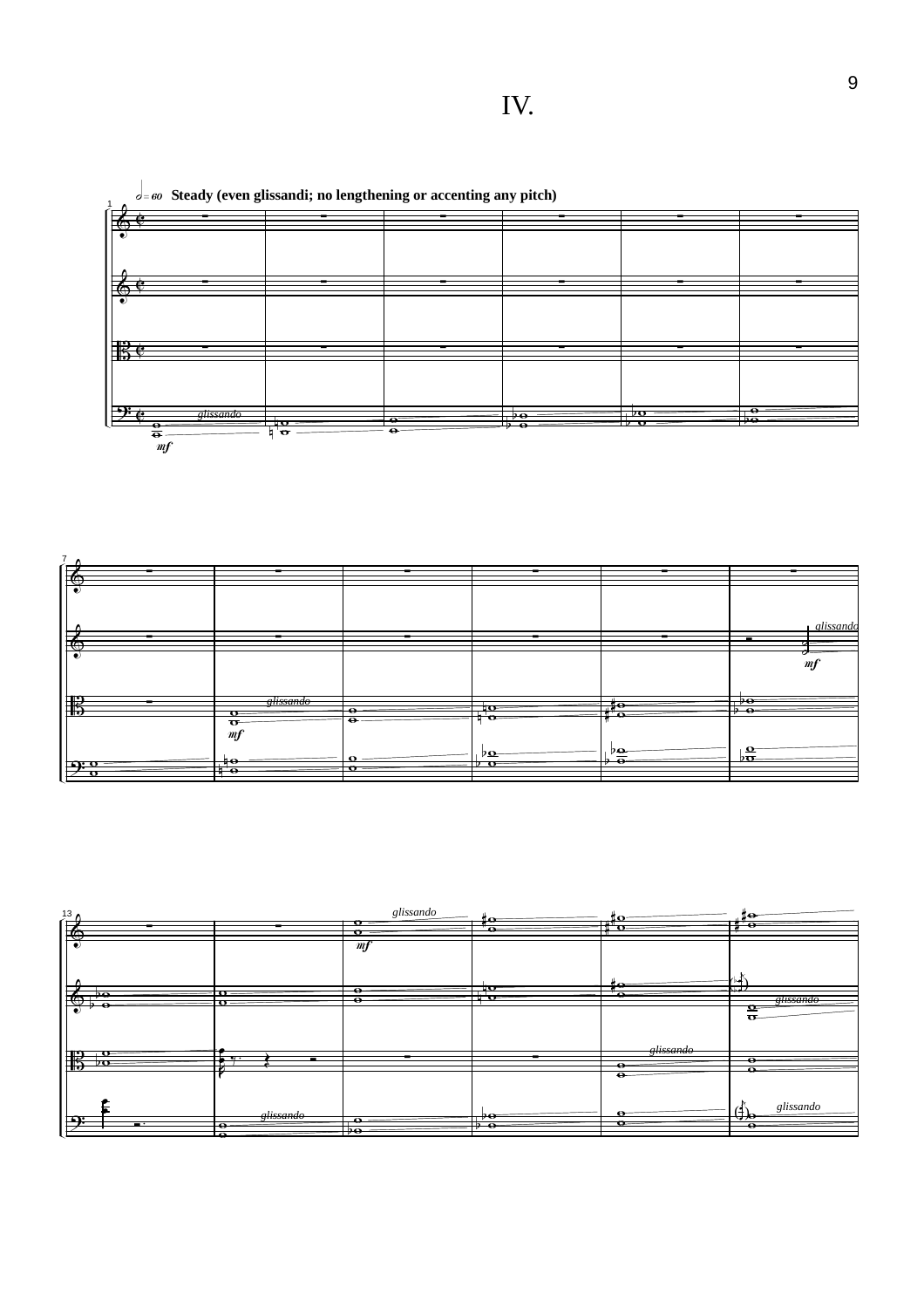





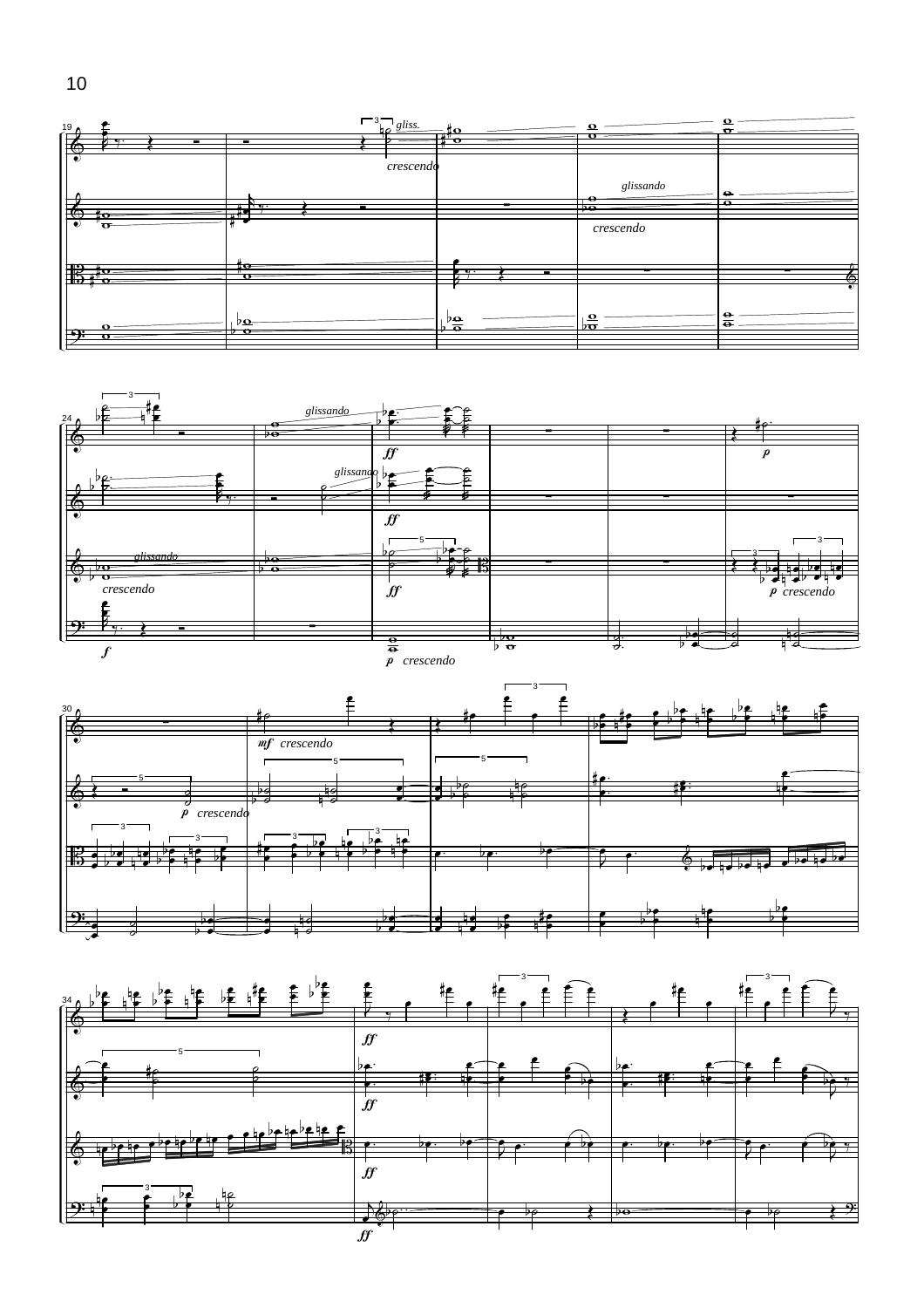





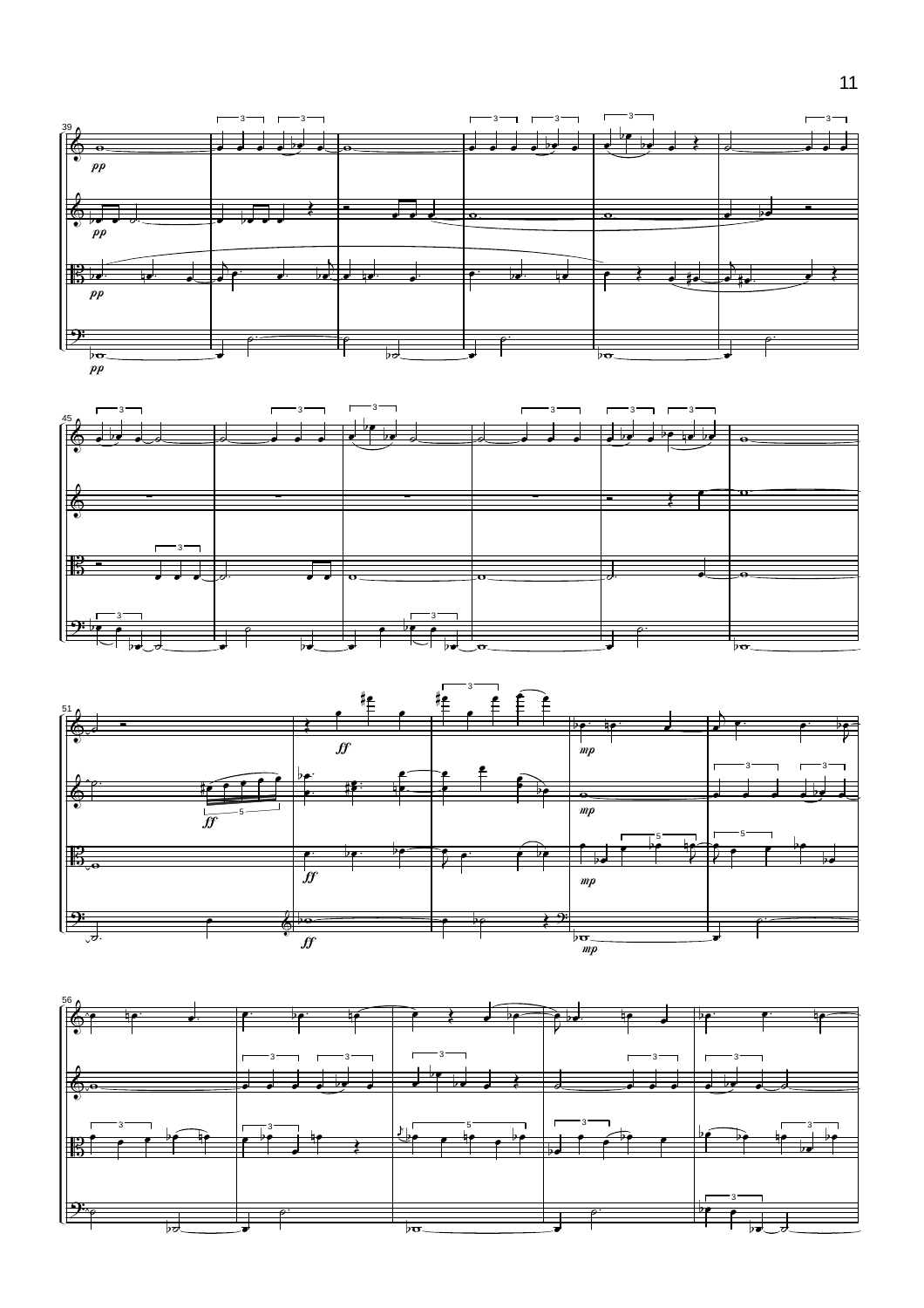





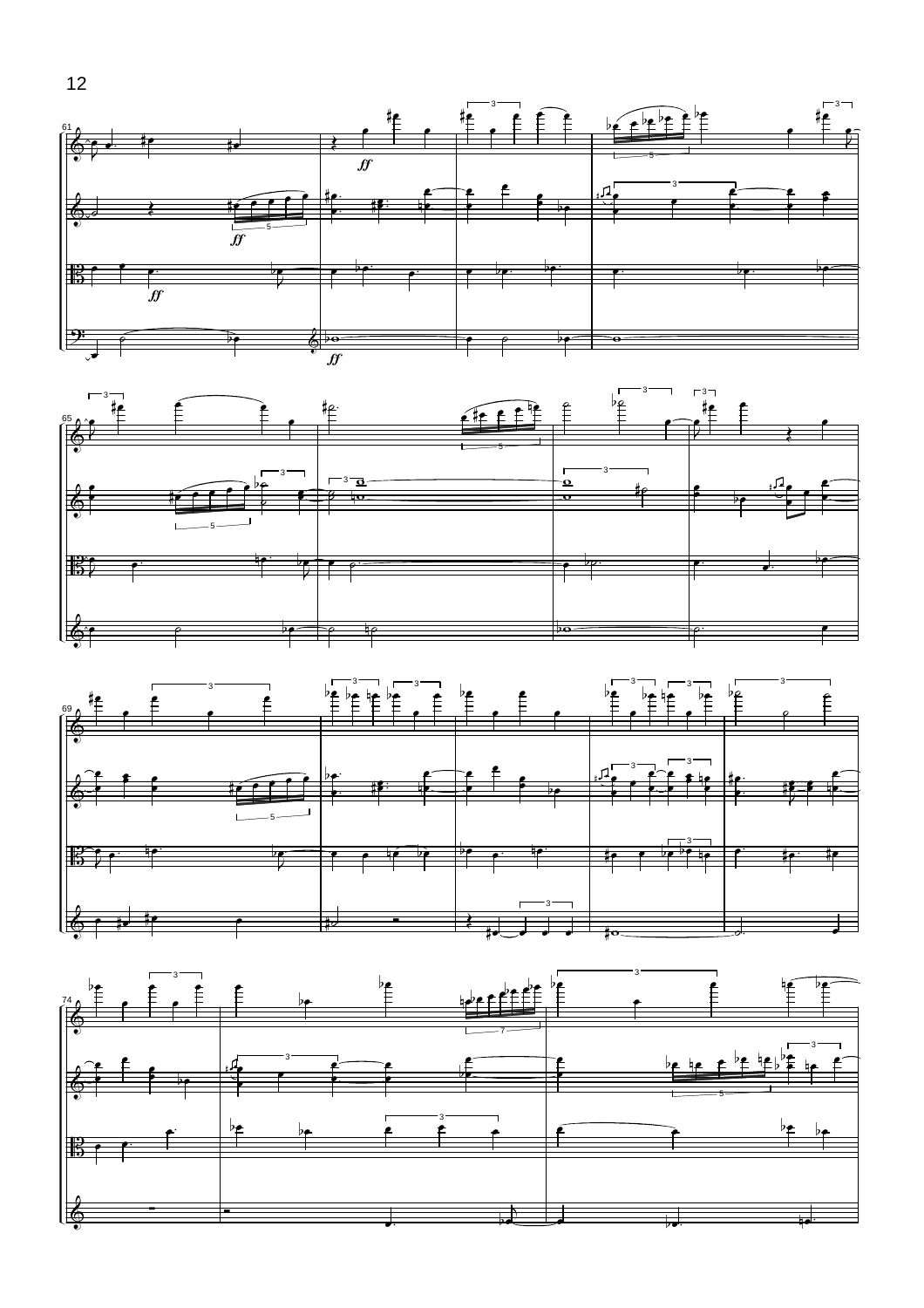





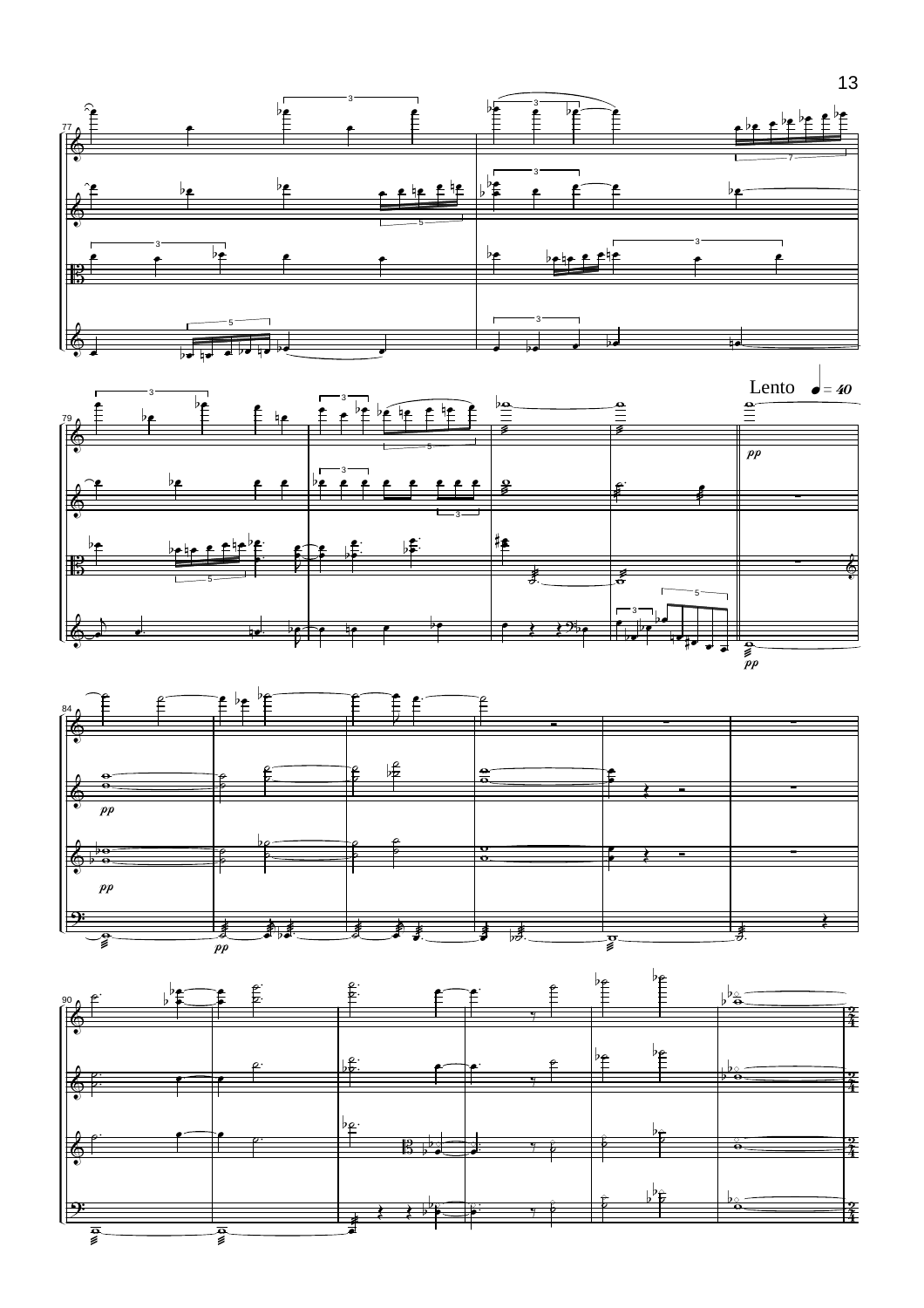





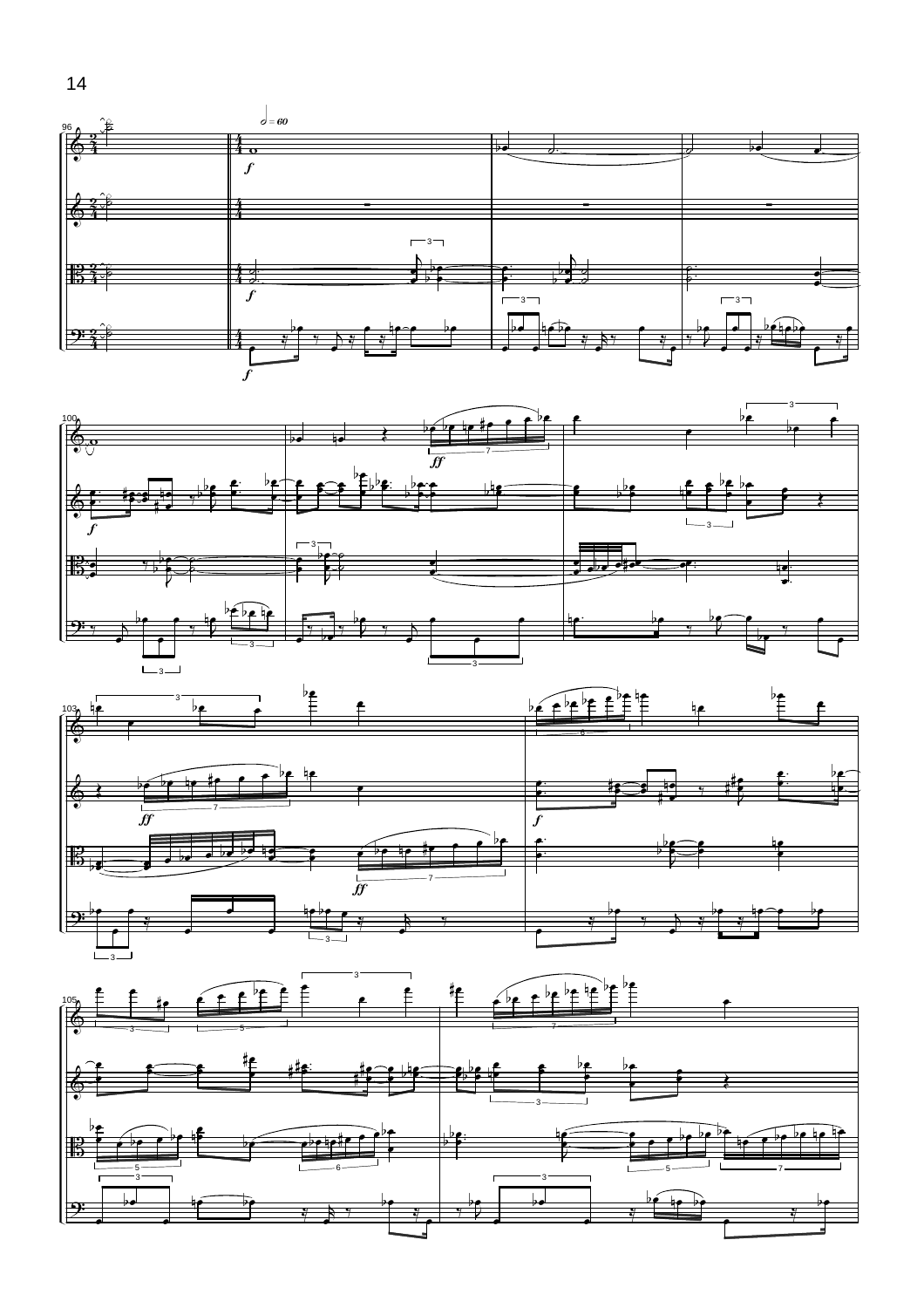